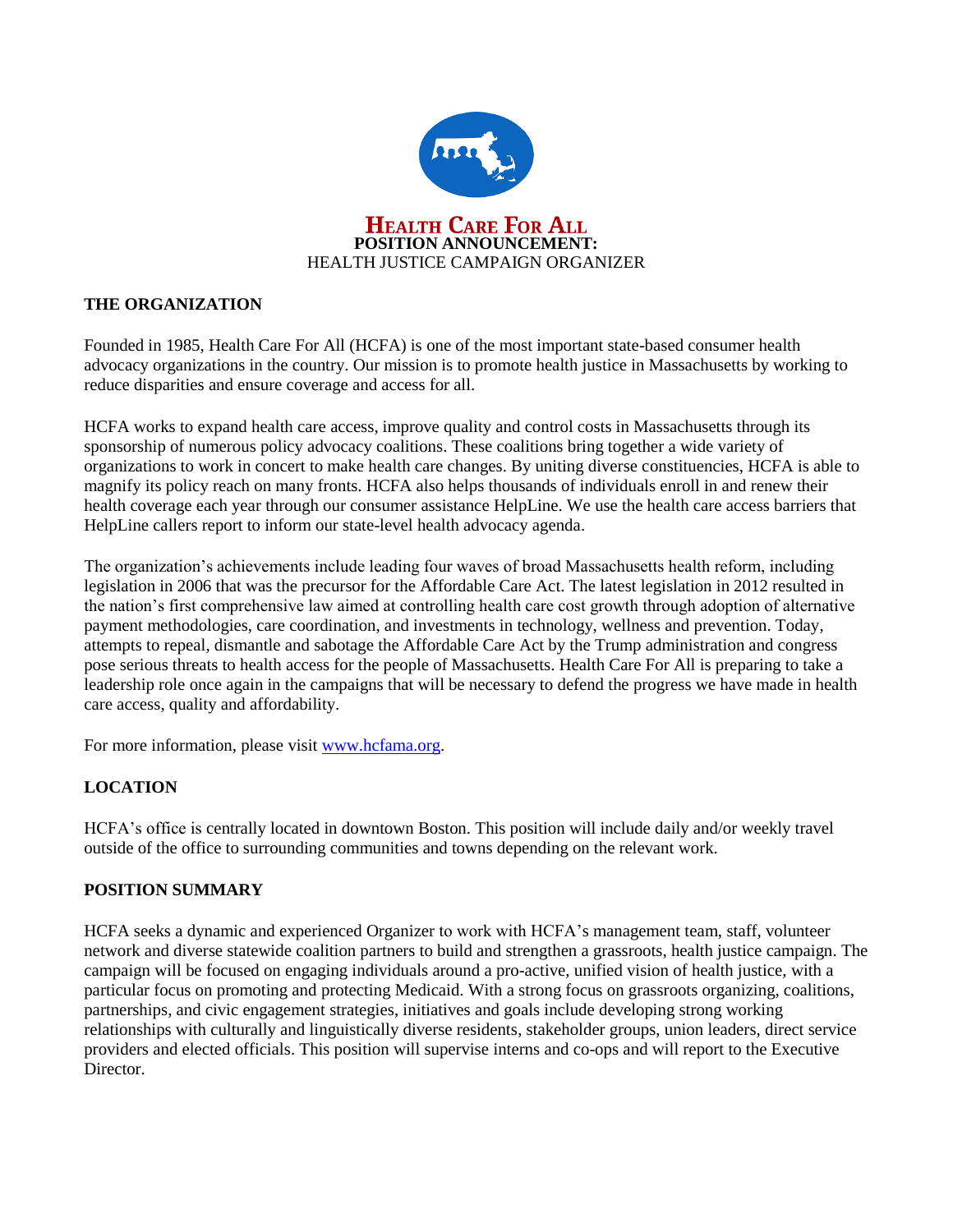The Organizer will be a critical member of HCFA's management team and will:

- Be a highly-motivated, creative problem-solver, team-oriented individual with experience developing and leading grassroots legislative and/or political campaigns and trainings;
- Develop long- and short-term campaign strategy—including legislative, grassroots, digital, and communication components—to achieve organizational goals of advancing health justice and increasing political and organizing power (work done in partnership with the Executive Director, Policy Managers and other staff);
- Focus externally by representing HCFA throughout Massachusetts to allied organizations and new partner organizations while working internally with other staff to enhance their own organizing skills and the work they do to represent consumers;
- Strengthen the grassroots organizing and campaign skills of HCFA and its network of coalitions and consumers in order to build and staff a more influential health justice movement; and
- Capitalize on the 20,000 calls the Helpline receives each year and work to bring these individuals into HCFA's advocacy work. HCFA's direct service program, the Consumer Assistance HelpLine (the HelpLine), is a telephone, voicemail, and email service available Monday through Friday to any resident seeking to enroll in or troubleshoot issues with health coverage. HCFA's HelpLine counselors provide services in Portuguese, Spanish, and English.

# **RESPONSIBILITIES**

- Leads the creation and execution of organizing strategies that build a grassroots base by promoting a health justice vision;
- **Pivots the grassroots base, as needed, to protect the Affordable Care Act, Medicaid, CHIP and other** critical health and health care programs;
- Works with the Executive Director and the management team to develop long-term and short-term strategic campaign plans for the organization;
- Works with the Executive Director and the management team to identify tactics tailored to different political environments and circumstances, identifying peaks and opportunities to elevate the consumer voice and HCFA;
- Partners with the HelpLine staff to implement a strategy to enlist callers in HCFA's advocacy work and move them along the ladder of engagement;
- Develops, fosters and oversees HCFA's engagement with volunteers and consumer network;
- **Corresponds with member organizations and coordinate events targeted at raising awareness around** health reform protection;
- Participates in grant program-related activities and participate in the completion of donor reports asneeded;
- Participates in coalition meetings and outreach activities as-needed to build relationships, conducts trainings and provide follow-up on tasks identified by members;
- Coordinates outreach initiatives with other HCFA projects, including the Helpline and policy initiatives of the organization;
- Represents HCFA at various coalition and network meetings throughout the state;
- Develops and enhances existing database and work tracking system to quantify outreach impact;
- Brings consumers together on a statewide level to develop and implement grassroots campaign strategies to influence public policy.

# **COMPETENCIES**

 Commitment to social justice and experience in social change activism such as: legislative advocacy or political/policy issue campaigns; community organizing; working with coalitions